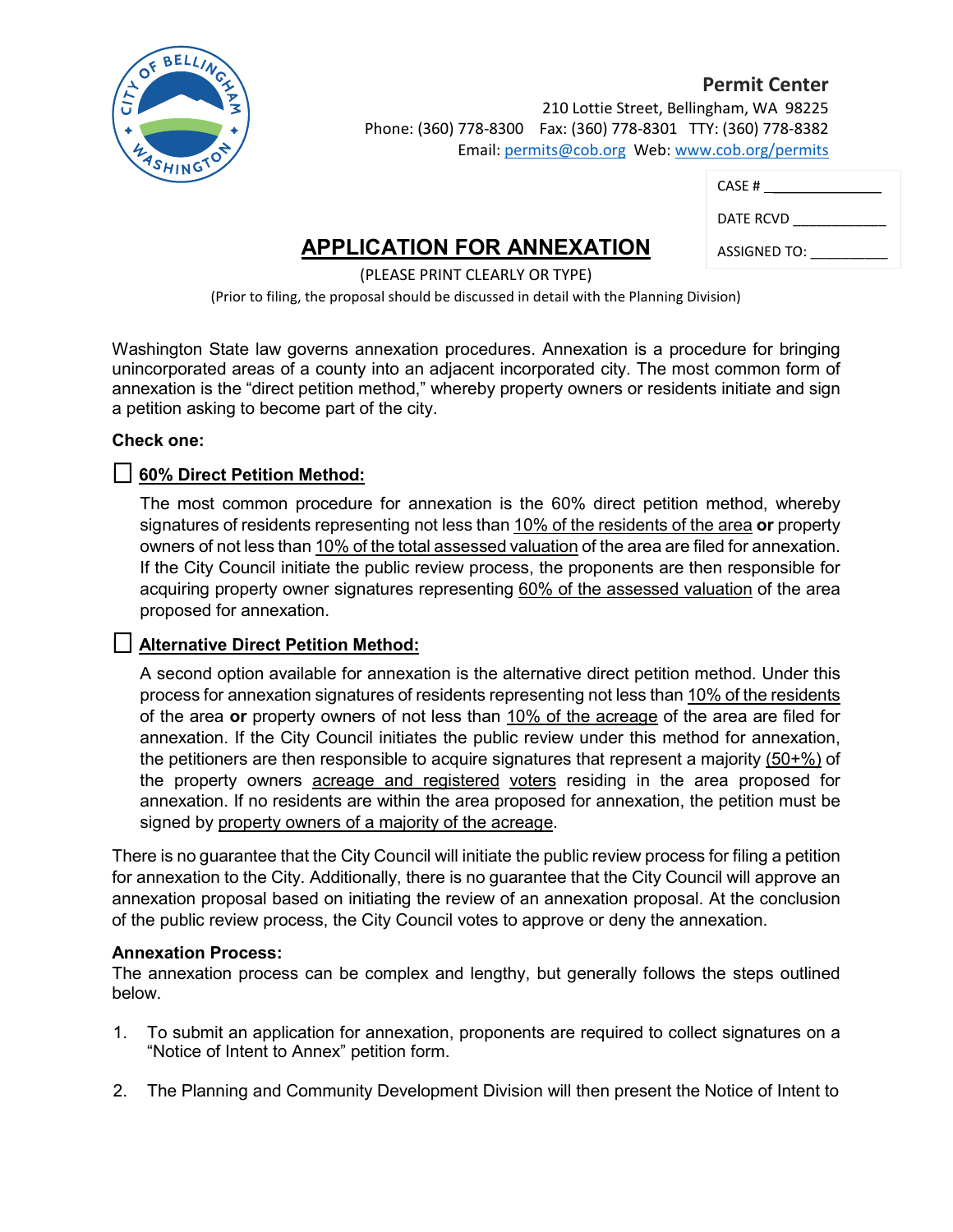- 3. Annex to the Bellingham City Council. If the Bellingham City Council determines that it is in the City's interest to dedicate staff time and resources to the proposal, then they will "initiate" the annexation process.
- 4. If the City Council accepts and initiates the annexation proposal, the proponents must then circulate a petition for signatures within the annexation area meeting the petition requirements for the type of annexation method proposed.
- 5. Within three working days after the filing of an annexation petition, the City shall transmit the petition to the Whatcom County Auditor's Office for petitions signed by registered voters, or to the County Assessor's Office for petitions signed by property owners for determination of sufficiency.
- 6. If the Boundary Review Board issues approval of the annexation proposal, then the Bellingham City Council must grant final approval at a public hearing and the annexation must be certified by the State of Washington.

## **Applicant**

| <b>Contact Person</b> (this is the single point of contact that should receive all notices, mailings, information)                                                                                                                   |  |
|--------------------------------------------------------------------------------------------------------------------------------------------------------------------------------------------------------------------------------------|--|
|                                                                                                                                                                                                                                      |  |
| Address: <u>with the contract of the contract of the contract of the contract of the contract of the contract of the contract of the contract of the contract of the contract of the contract of the contract of the contract of</u> |  |
|                                                                                                                                                                                                                                      |  |
|                                                                                                                                                                                                                                      |  |
| <b>Property Information</b>                                                                                                                                                                                                          |  |
|                                                                                                                                                                                                                                      |  |
|                                                                                                                                                                                                                                      |  |
|                                                                                                                                                                                                                                      |  |
| Tax Assessor's Parcel Number and Legal Description of Subject Property (the parcel<br>number is mandatory to begin processing of the application)                                                                                    |  |

l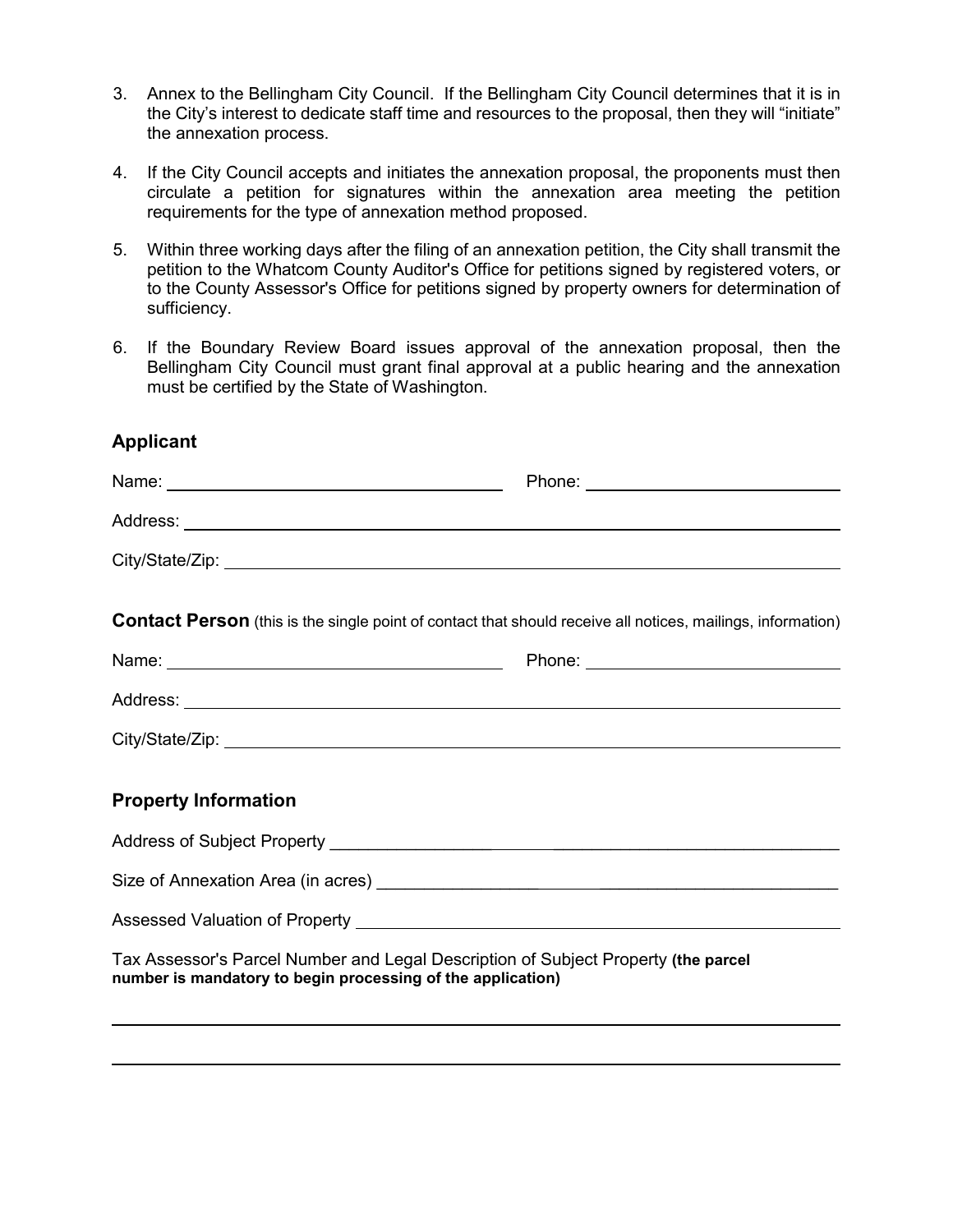| General Description of Annexation Area                                                                                                                                                                                         |                                                                      |                                             |  |  |  |
|--------------------------------------------------------------------------------------------------------------------------------------------------------------------------------------------------------------------------------|----------------------------------------------------------------------|---------------------------------------------|--|--|--|
| Township: Range: Range:                                                                                                                                                                                                        |                                                                      | Section: <u>_____________________</u>       |  |  |  |
| Land Use Classification (zoning code) of Subject Property_______________________                                                                                                                                               |                                                                      |                                             |  |  |  |
| Adjacent Bellingham Neighborhood: Network and the state of the state of the state of the state of the state of                                                                                                                 |                                                                      |                                             |  |  |  |
| Shoreline Designation (if applicable): Notified the state of the state of the state of the state of the state of the state of the state of the state of the state of the state of the state of the state of the state of the s |                                                                      |                                             |  |  |  |
| Special Areas on or near site (please show areas on maps):                                                                                                                                                                     |                                                                      |                                             |  |  |  |
| None<br>Scenic Vistas<br>Creek or Stream (name):<br>Lake or Pond (name):                                                                                                                                                       | Wetland / Swamp / Bog<br>$\Box$ Steep Slopes / Draw / Gully / Ravine | <b>Flood Hazard Area</b><br><b>Historic</b> |  |  |  |
| Other (toxic, superfund, etc.)                                                                                                                                                                                                 |                                                                      |                                             |  |  |  |

I affirm that all answers, statements, and information submitted with this application are correct and accurate to the best of my knowledge. I also affirm that I am the owner of the subject area or am duly authorized by the owner(s) to act with respect to this application. Further, I grant permission from the owner(s) to any and all employees and representatives of the City of Bellingham and other governmental agencies to enter upon and inspect said property as reasonably necessary to process this application. I agree to pay all fees of the City, which apply to this application.

| SIGNATURE(S): | ד∆ר |
|---------------|-----|
|               |     |

 $\overline{\phantom{a}}$  , which is a set of the set of the set of the set of the set of the set of the set of the set of the set of the set of the set of the set of the set of the set of the set of the set of the set of the set of th

## **SUBMITTAL REQUIREMENTS**

**Complete Application -** Applications will not be scheduled for public hearing until they include the following items and are determined to be complete:

☐ Confirmation that the pre-application neighborhood meeting has been conducted. **The preapplication neighborhood meeting must be conducted before an application will be accepted as complete.**

 $\Box$  General annexation application.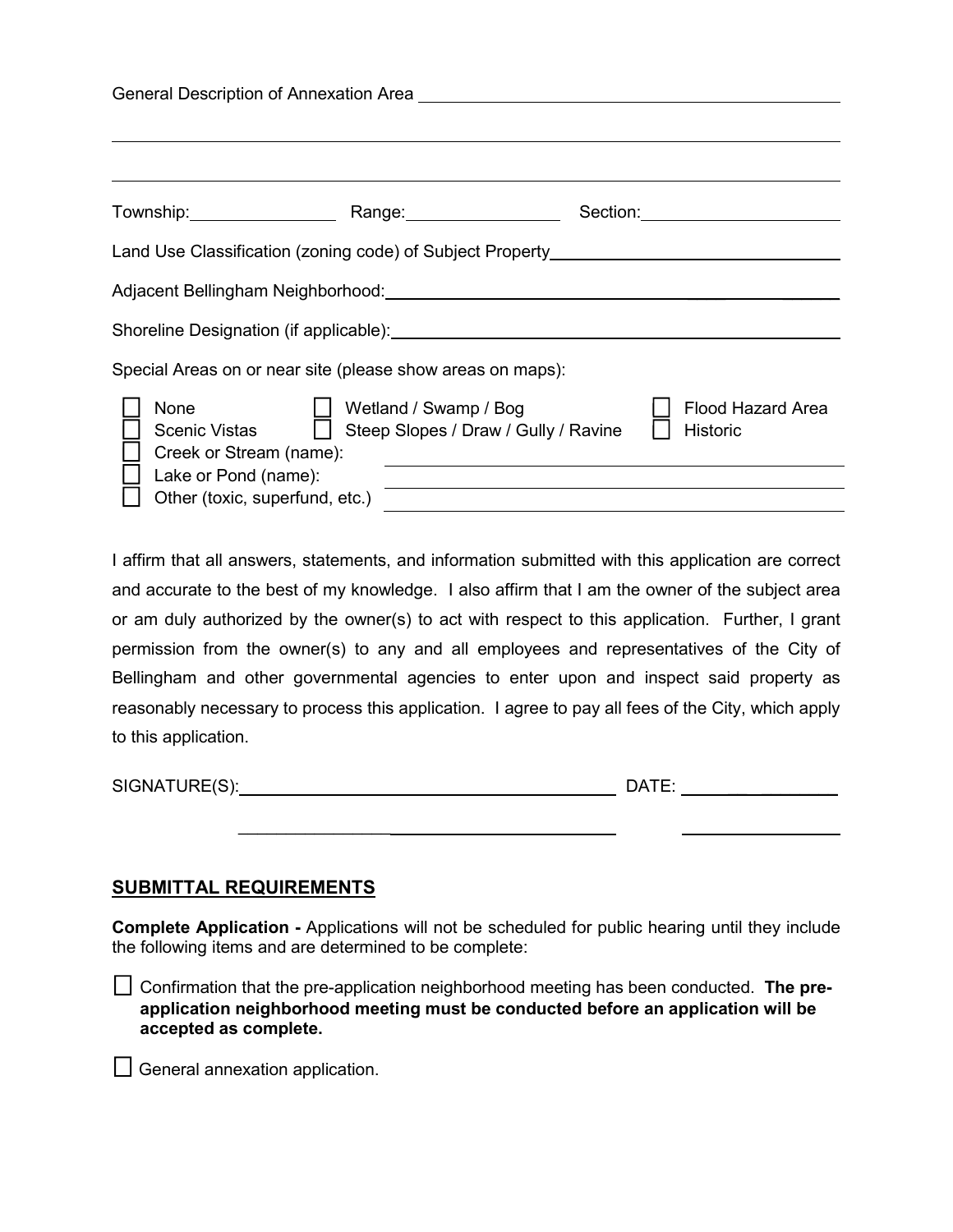□ A "Notice of Intent" form requesting annexation to Bellingham, including justification and petition signatures meeting the requirements for the "direct petition method" proposed.

 $\Box$  Full legal description of the proposed annexation area.

☐ A map or series of maps showing **all** of the following:

- a. General vicinity of proposed annexation in relation to the City of Bellingham.
- b. The proposed boundaries of the annexation (must be highlighted in some manner).
- c. The City of Bellingham limits.
- d. The Urban Growth Boundary line.
- e. Dominant physical features such as lakes, streams, and ravines.
- f. All public roads near the annexation area.

 $\Box$  Mailing list of all property owners inside the proposed annexation area and within 500 feet of the annexation boundary line.

□ Application fee (see separate fee scheduled).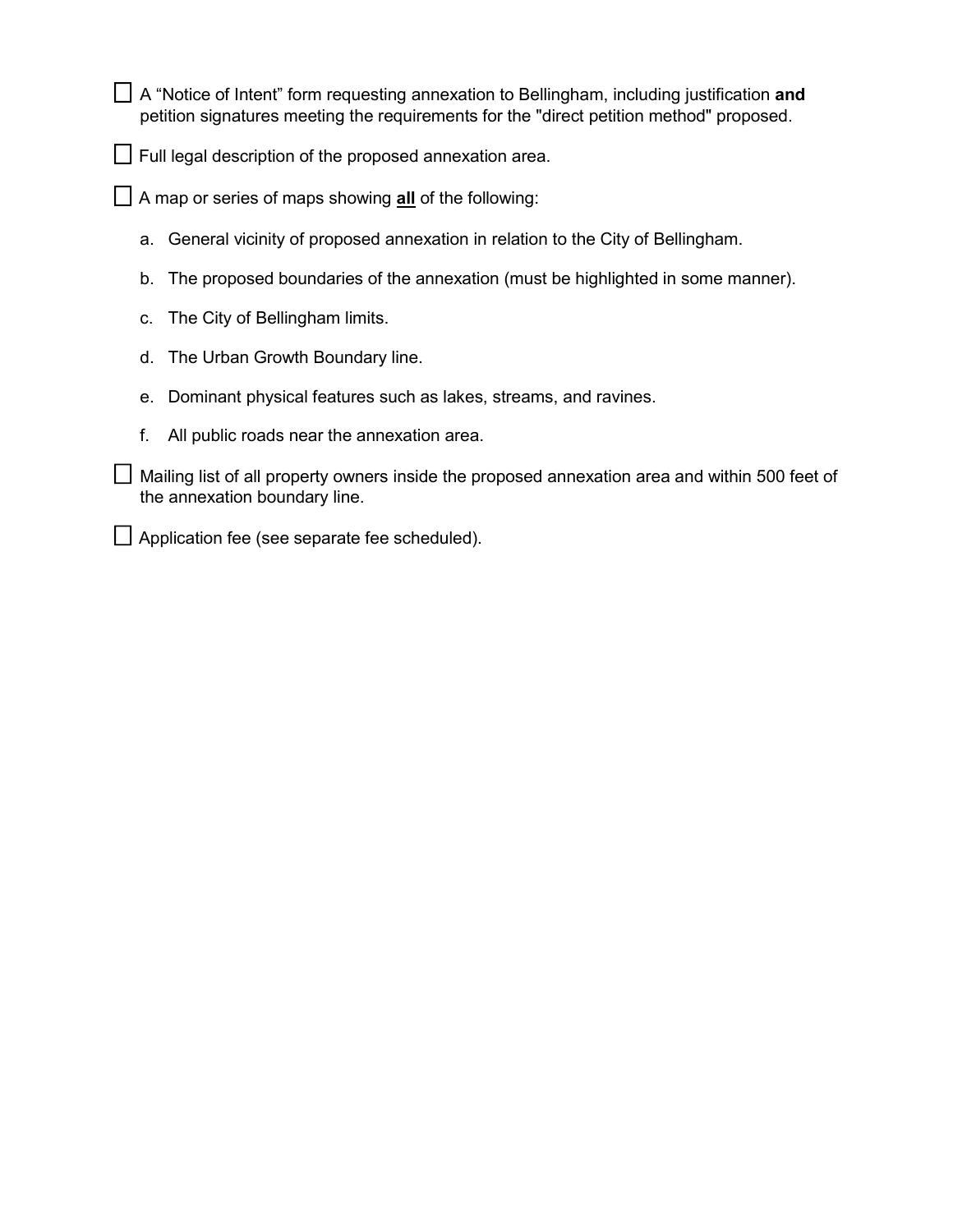# **MAILING LIST INSTRUCTIONS:**

As you get ready to prepare your labels keep the following checklist in mind:

| The information was acquired from the Assessor's office or database<br>Addresses for the following members have been included on the label sheet<br>Applicant / Contact for Proposal<br><b>Bellingham Herald</b><br><b>Property Owner</b><br>All property owners within the required 500' radius (100' for Home Occupation Applications)<br>Applicable Mayor's Neighborhood Advisory Commission Representatives<br>Applicable Neighborhood Association Representatives (This information can be found at<br>http://www.cob.org/documents/planning/applications-forms/nbrhd-media-notification-list.pdf |
|--------------------------------------------------------------------------------------------------------------------------------------------------------------------------------------------------------------------------------------------------------------------------------------------------------------------------------------------------------------------------------------------------------------------------------------------------------------------------------------------------------------------------------------------------------------------------------------------------------|
| Mailing information has been printed on Avery 5160 labels (see attached example)<br>All of the information completely fits on a single label                                                                                                                                                                                                                                                                                                                                                                                                                                                           |

**□ All of the information completely fits** on a single label<br>□ Notarized **Address Information Verification form** ha ☐ Notarized **Address Information Verification form** has been completed

**NOTE:** Errors in mailing labels may result in process delays and re-notice fees.

#### **Obtain Property Ownership Information from the Whatcom County Assessor'sOffice**

- The Assessor's Office is located on the first floor of theWhatcom County Courthouse, 311 Grand Avenue, Bellingham, 360-676-6790.
- Bring enough information to identify all of the property in the project site, such as tax parcel numbers, legal descriptions, address(es) or boundary on a plat map. Assessor's Office staff can help you find the Assessor's map(s) containing the project parcel(s).
- Utilize the Assessor's map to measure the required ownership notice distance (listed on the application) and record the parcel number for each property within or partially within the required distance of 500 feet *(100 feet for Home Occupation)* from the boundary of the project parcel. If the owner of the project property owns other property within the notice distance but not included in the project site, contact the Planning Division to determine whether the notice radius must be increased.
- Record the property owner's name and mailing address by accessing each parcel number via the computer terminals at the Assessor's Office or through the Internet by accessing the database under "Real Property Search" at www.whatcomcounty.us/assessor/index.jsp. Click on the parcel number in the first data screen to bring up a screen with the owner's full address and zip code. The maps are also available at this site if you wish to check a parcel number.
- If the site is a condominium, include the owner of each unit.

#### **Print addresses on Avery 5160 labels**

- Labels **must** include the address and fit on one Avery 5160 label:
	- Please **DO NOT**
		- o **Repeat names** on the mailing list. If someone is listed as owning more than one property, only listthe owner's name and address once on the mailing list.
		- o **List** the tax parcel number on the labels

#### **Address Information Verification form:**

Form must be notarized and include a copy of the parcel numbers and property owner's name and mailing address information attached.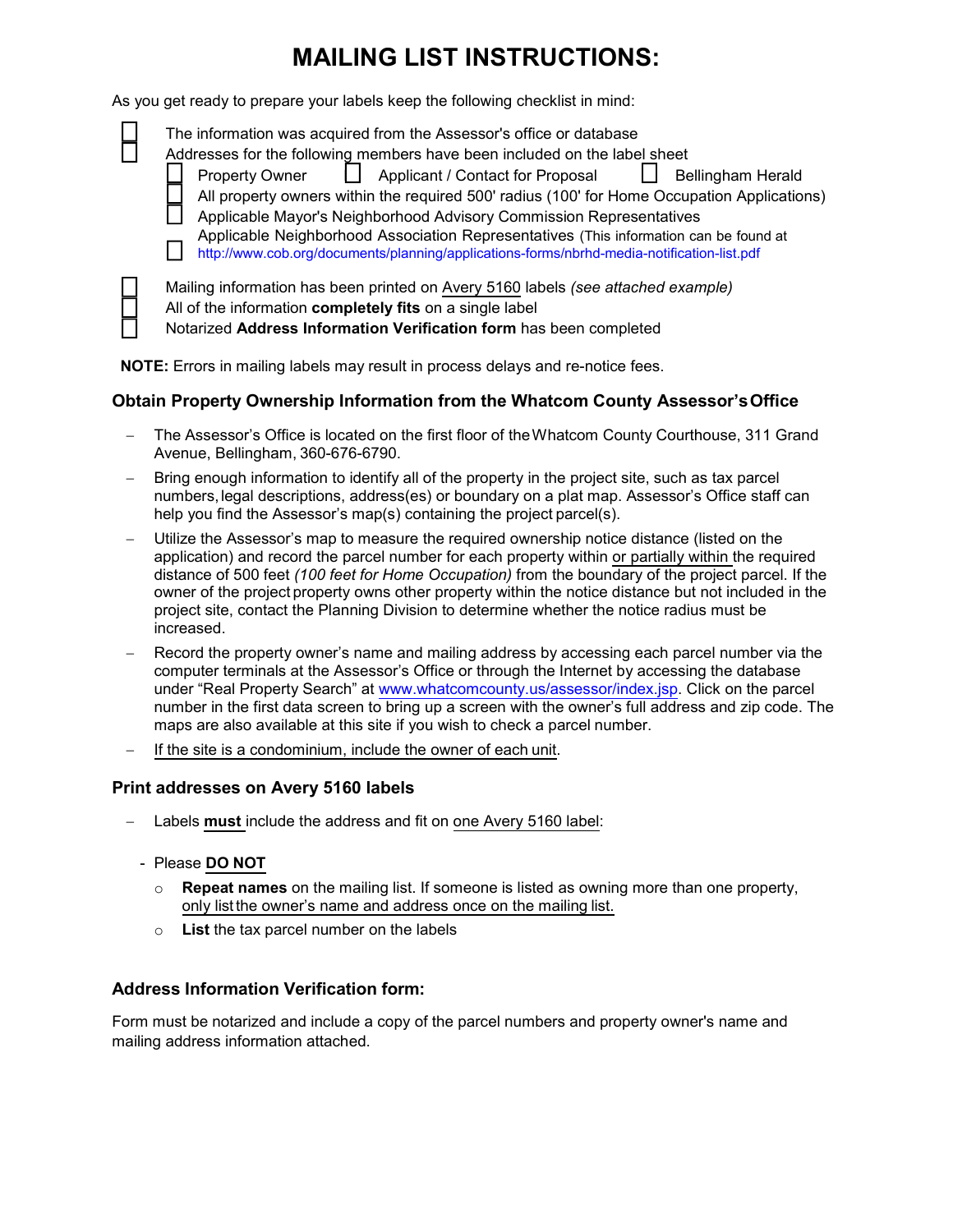

# **Address Information Verification**

I / We  $\frac{1}{1}$  We  $\frac{1}{1}$  We  $\frac{1}{1}$  Me  $\frac{1}{1}$  at I have familiarized myself with the rules and regulations with respect to preparing and filing this application, that the foregoing statements and the statements contained in any papers or plans submitted herewith are true to the best of my knowledge and belief, and that the list of names and addresses of property owners within 500' of the subject is complete and correct according to the records of the Whatcom Assessor's Office as of \_\_\_\_\_\_\_\_\_\_\_\_\_\_\_\_\_\_\_\_\_\_\_\_, 20 \_\_\_. I understand that if this list does not contain accurate information as listed in the Assessor's Office, this application may be successfully challenged and result in the necessity to reapply.

|                                                                                         |            | <b>Name Printed</b>                |        |  |
|-----------------------------------------------------------------------------------------|------------|------------------------------------|--------|--|
|                                                                                         |            |                                    |        |  |
|                                                                                         |            | <b>Signature of Notary Public:</b> |        |  |
| SUBSCRIBED AND SWORN TO BEFORE ME THIS UNDER THIS<br>$\frac{1}{20}$ , 20 $\frac{1}{20}$ |            |                                    | DAY OF |  |
| <b>COUNTY OF WHATCOM</b>                                                                |            |                                    |        |  |
|                                                                                         | $)$ SS     |                                    |        |  |
| <b>STATE OF WASHINGTON</b>                                                              |            |                                    |        |  |
|                                                                                         | Date:      |                                    |        |  |
|                                                                                         | Signature: |                                    |        |  |
|                                                                                         |            |                                    |        |  |
|                                                                                         | Date:      |                                    |        |  |
|                                                                                         | Signature: |                                    |        |  |

My appointment expires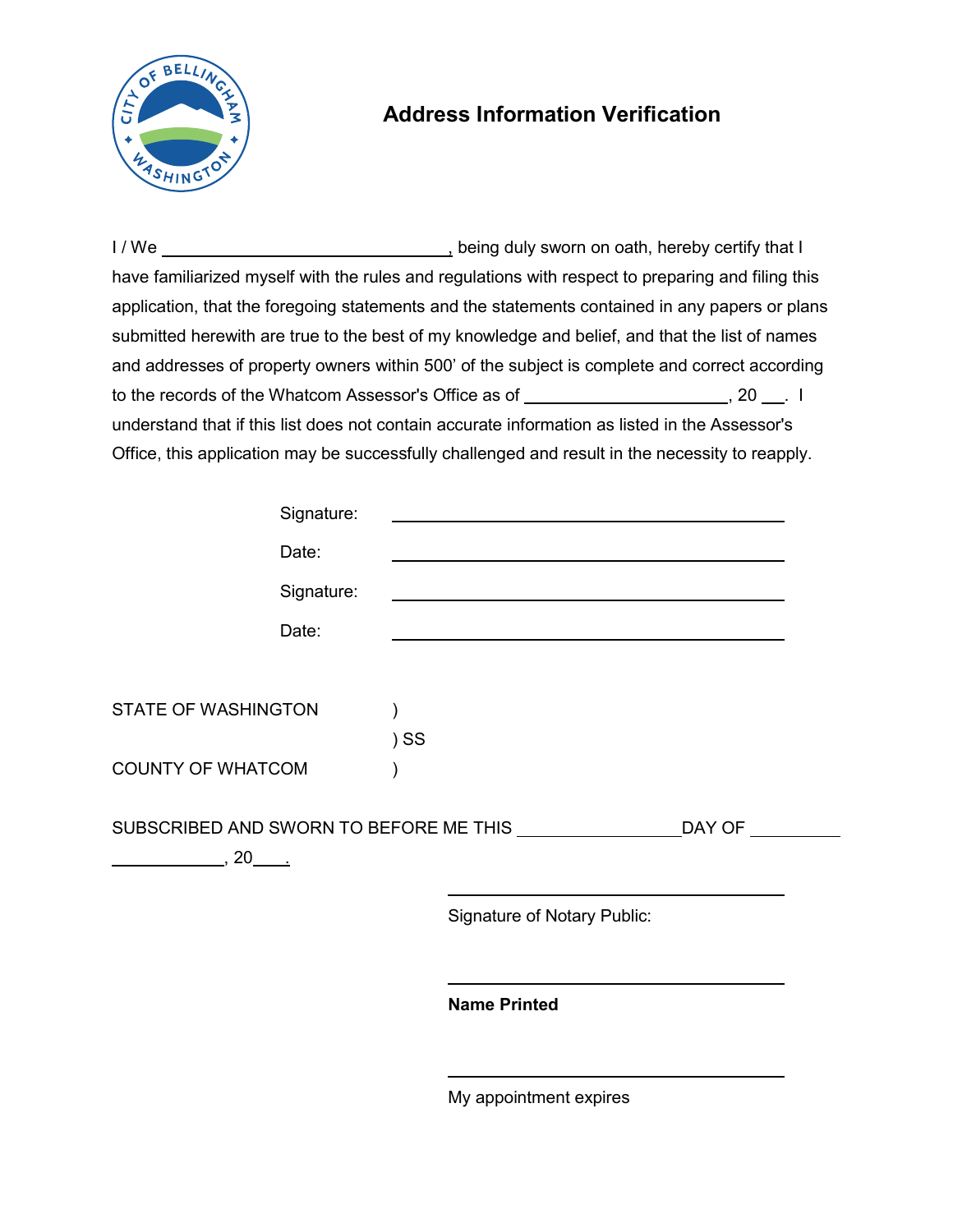| Avery 5160 labels or in Avery 5160<br>label format                 | Font - Arial, 11                                                                            |                                                           |
|--------------------------------------------------------------------|---------------------------------------------------------------------------------------------|-----------------------------------------------------------|
| <b>Property Owner</b><br>Address<br>City, State, Zip               | <b>Applicant</b><br>Address<br>City, State, Zip                                             | <b>MNAC Representative</b><br>Address<br>City, State, Zip |
| <b>Neighborhood Association Rep</b><br>Address<br>City, State, Zip | Bellingham Herald<br>Community News Department<br>1155 N. State St.<br>Bellingham, WA 98225 | All Property Owners within the<br>specified radius:       |
| First name Last name<br>Address<br>City, State, Zip                | First name Last name<br>Address<br>City, State, Zip                                         | First name Last name<br>Address<br>City, State, Zip       |
|                                                                    |                                                                                             |                                                           |
|                                                                    |                                                                                             |                                                           |
|                                                                    |                                                                                             |                                                           |
|                                                                    |                                                                                             |                                                           |
|                                                                    |                                                                                             |                                                           |